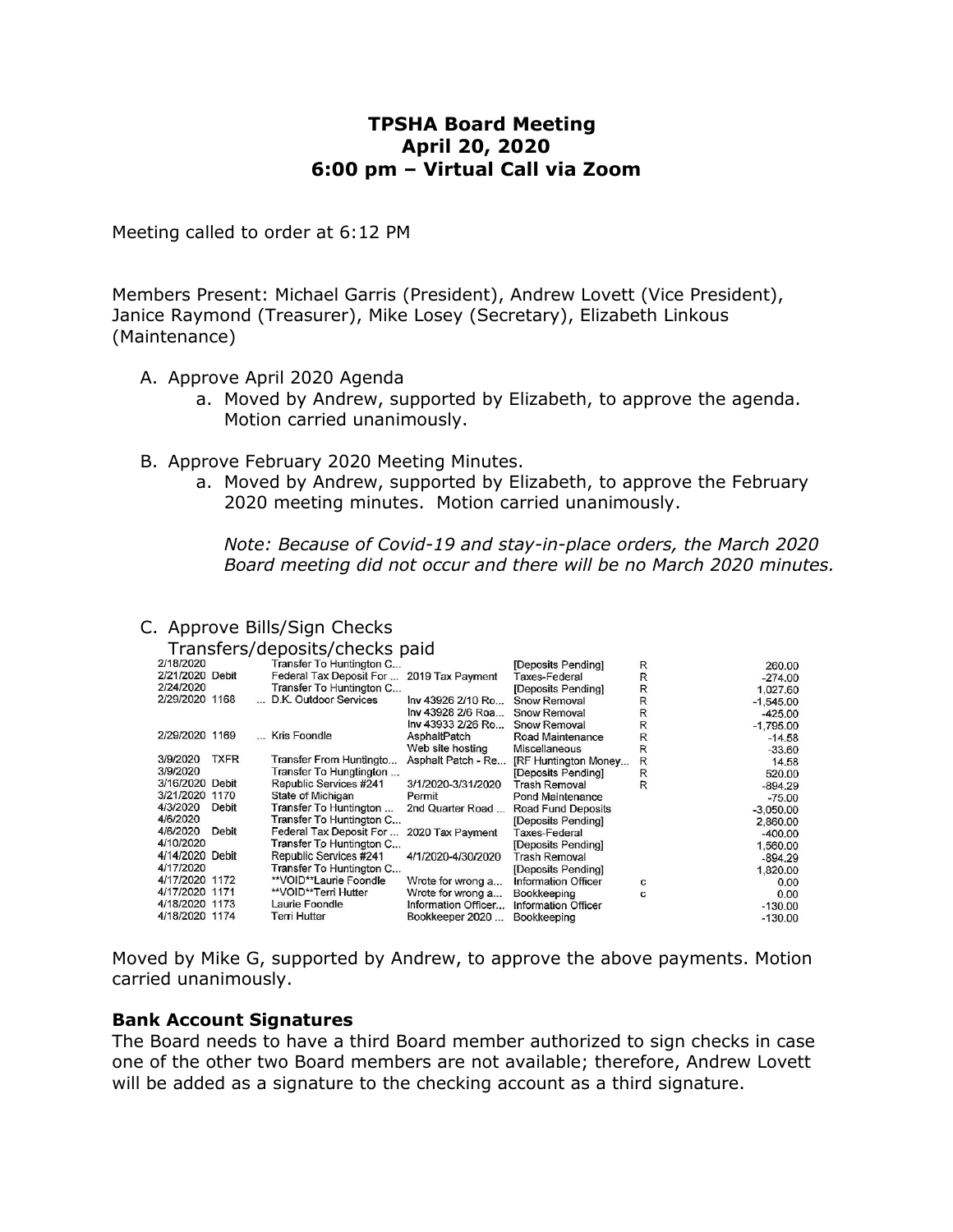Moved by Mike L, supported by Janice, to approve that Andrew Lovett be added to the TPSHA bank accounts as a signer. Motion carried unanimously.

- D. Review of YTD 2020 budget/actuals/financial statements:
	- The financial statements and actuals were reviewed and tracking as expected with less than usual invoices coming in because of the Covid-19 stay-in-place orders.
	- For those homeowners that may need extra time to pay homeowners' dues this quarter, the Board wants to communicate we will work with any homeowners to help them through this time. Mike G. will send out email to residents with these sentiments.

Moved by Mike G, supported by Elizabeth, to approve the Treasurer's report as submitted. Motion carried unanimously.

- E. Old Business
	- One mailbox lock still needs replacement. Once the work stoppage order is over, we can proceed to hire the company to do the work.
- F. New Business

# **Yard Waste**

- The vendor is not currently picking it up until after the work stoppage order.
- One resident asked Mike G. if they can create a burn pile near the pond. Unfortunately, we cannot get a burn permit because of the work stoppage so we cannot proceed with any burning.

# **Mowing of the Entrances**

Mike Losey and Wes Ichesco mowed the north and south entrances this week. The ponds still need attention.

- How do we maintain all grounds ongoing until the work stoppage is lifted?
	- $\circ$  Mike G, will ask volunteers in the mass email and divide the work among those that volunteer. The entrances will get the main priority and if we have enough volunteers, we can do the pond areas.

# **Trash Bins**

Residents are sending in written complaints that neighbors are not putting away their garbage and recycle bins. The Board has sent an email out to all residents reminding them of the CCRs that residents must put their garbage bins back in their garages and are not to be kept outside.

The Board President received several resident Thank You's for sending the email (as referenced above), as well as one complaint, regarding enforcing CCRs, which help keep our community looking nice.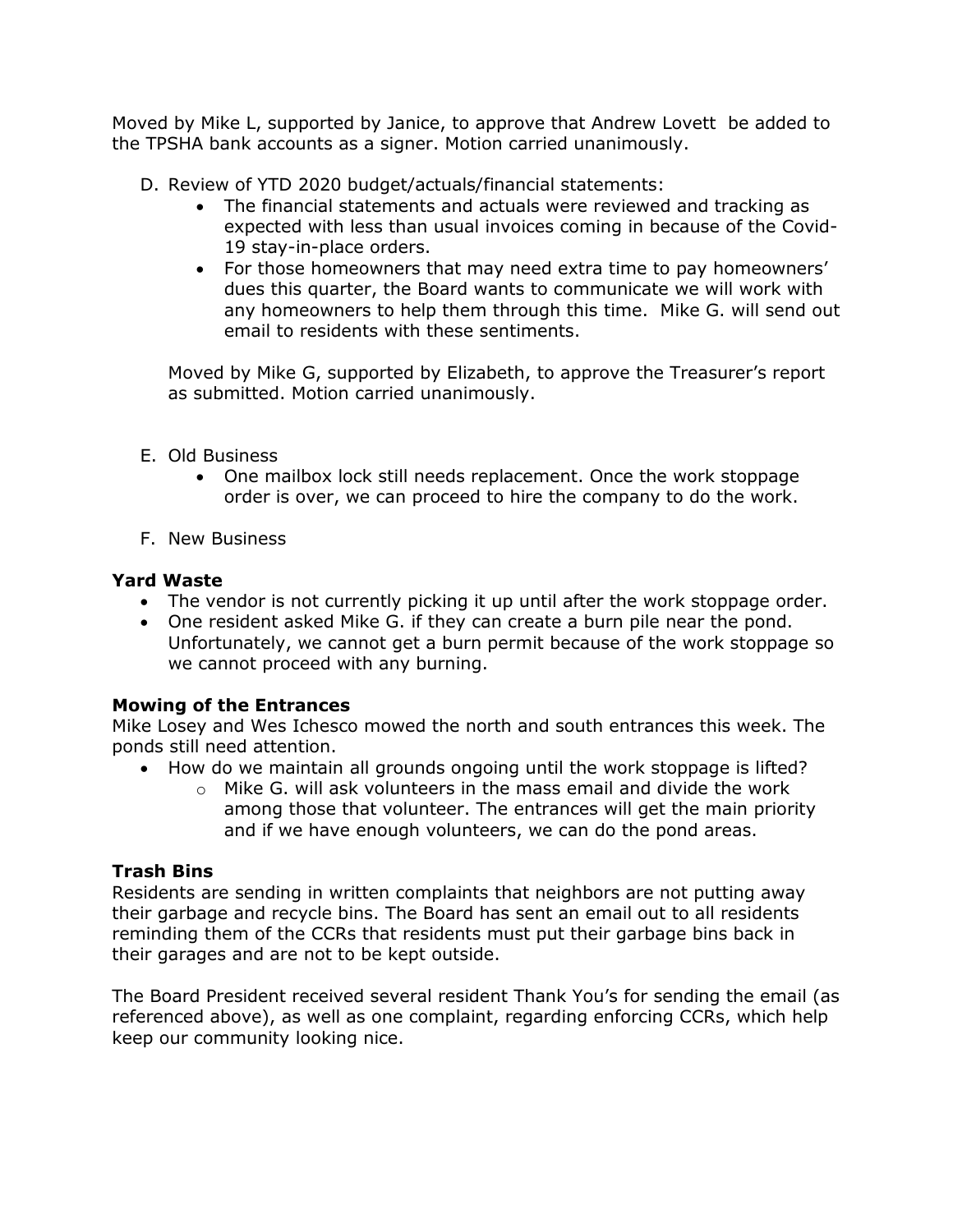### **Lighting at Entrances**

Per last meeting, we discussed making improvements to the quality and quantity of lighting at the north and south entrances as well as adding spotlights to highlight outer and middle pillars. We will pursue this once the work stoppage order is no longer in force.

## **Fence Repair/Replacement**

We will pursue this once the work stoppage order is no longer in force.

## **Little Library (LL)**

Janice is asking Sue Corcoran and the LL committee to submit a proposal to the Board.

#### **Checking Account Excess**

Discussed we are investigating using the excess funds for Spring projects and will revisit where to invest the monies once the work stoppage order is lifted.

## **Road Crack Sealing**

We will pursue this further once the work stoppage order is no longer in force.

#### **New Slab for Mailboxes and Replacing Parcel Boxes**

We will pursue this further once the work stoppage order is no longer in force.

## **Annual TPSHA Neighborhood Party**

The Board hopes to have this event in late August or early September. We will begin planning early Summer and ask for volunteers for a planning committee.

G. Grounds Maintenance.

# **North and South Entrances**

 Once the work stoppage order ends, comprehensive landscape work at both entrances will be done, including removal of invasive trees in the pines, removal of burning bushes and yews, and other landscape enhancements to keep our entrances uniform.

Moved by Mike G, supported by Andrew, to approve the vendor work for \$2,380 as submitted in quote by DK Services for the above-mentioned work. Motion carried unanimously.

- H. Last meeting, we discussed the pothole starting at the south entrance.
	- Kris Foondle fixed the pothole that was forming.
- I. Open Floor
	- Making sure that as a Board we are being approachable if any residents need help. Mike Garris will indicate this in his email to reach if they need help with lawns mowed, food, etc., or can volunteer to